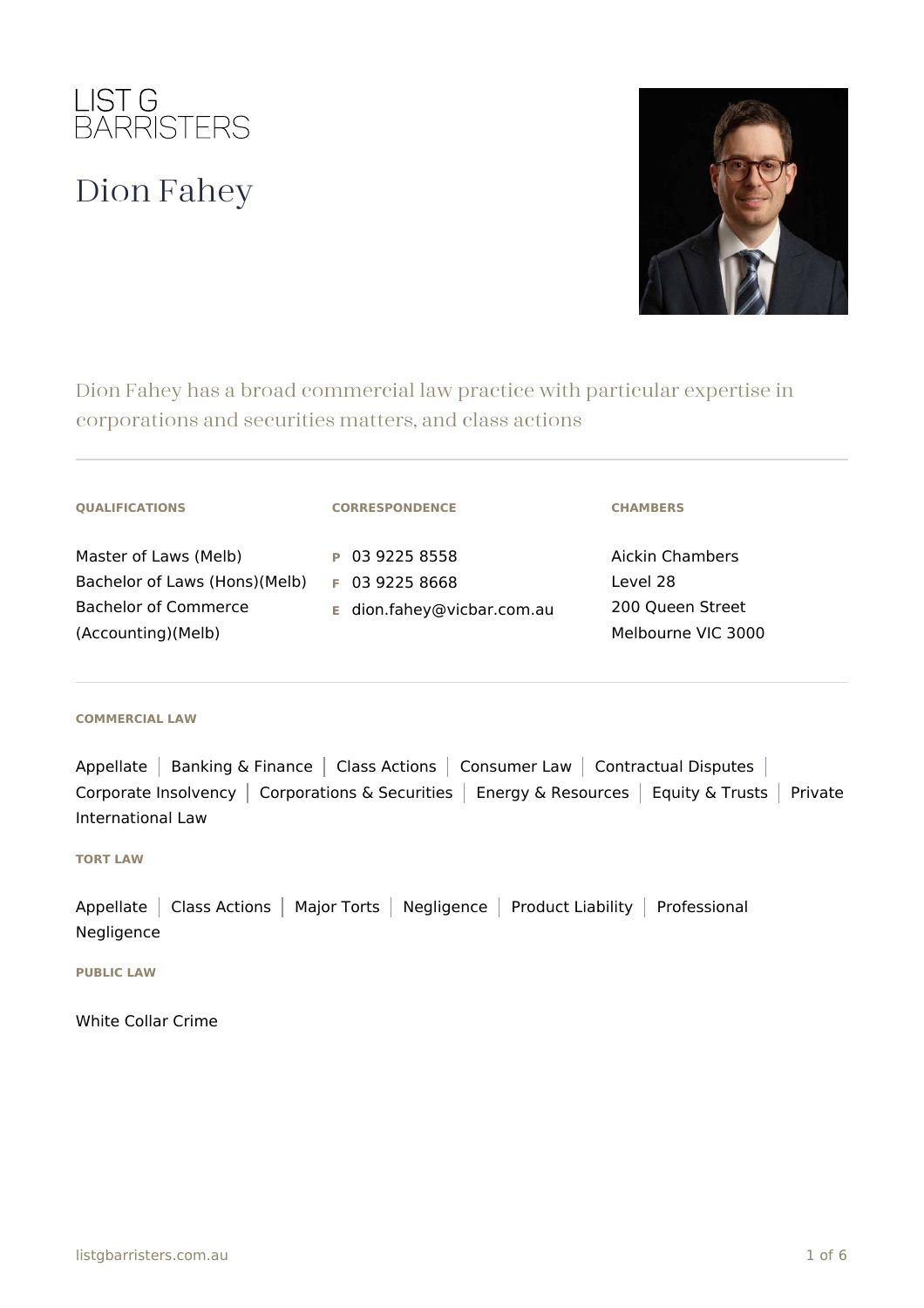Given Dion's accounting background, he has particular proficiency in accounting and financial matters. Dion also has significant expertise in trade practices, tort, equity, and restitution.

Dion has appeared in the High Court of Australia, Full Court of the Federal Court of Australia, Victorian Court of Appeal, NSW Court of Appeal, Federal Court of Australia, Supreme Court of Victoria, and the Supreme Court of New South Wales, in a range of commercial and corporate matters. These matters include class actions (including securities, mass tort and consumer class actions), misleading or deceptive conduct claims, professional negligence claims, prevention of a reverse takeover, injunction applications, freezing order applications, oppression claims, breaches of fiduciary duty claims, and contract and trust claims. Dion has experience, among other things, examining, cross-examining and re-examining witnesses in superior courts.

Prior to joining the Bar, Dion was a Senior Associate in the Litigation and Dispute Resolution Group at Herbert Smith Freehills. While at the firm, Dion worked exclusively in litigation and dispute resolution and was involved in many large scale and high-profile disputes including class actions, international litigation and international arbitration.

Please see below for Dion's recent cases.

Liability limited by <sup>a</sup> scheme approved under the Professional Standards Legislation

## Recent Cases

## **CLASS ACTIONS**

[Car Loan Flex Commission Class Actions] - Fox & Anor v Westpac Banking Corporations & Anor; Crawford <sup>v</sup> Australia and New Zealand Banking Group Ltd – acting for the plaintiffs in consumer class actions in the Supreme Court of Victoria against various lenders concerning the payment of flex commissions to car dealers. Acting in the first group costs application under s 33ZDA of the Supreme Court Act 1986 (Vic). (with J Stoljar SC, instructed by Maurice Blackburn).

[Allianz Car Dealer Add-on Insurance Class Action] - Wilkinson v Allianz Australia Insurance Limitedacting for the plaintiff in a consumer class action in the Supreme Court of Victoria against Allianz concerning insurance sold to consumers at car dealerships, which was "added on" to consumer loans for the purchase of motor vehicles or motorcycles. (with LWL Armstrong and R Francois, instructed by Maurice Blackburn).

[Westpac Class Action] - *Yong v Westpac Banking Corporation* - acting for the applicant in a shareholder class action in the Federal Court of Australia (Vic) alleging continuous disclosure breaches and misleading or deceptive conduct by the Commonwealth Bank of Australia concerning its compliance with the Anti-Money Laundering and Counter-Terrorism Financing Act 2006 (Cth) (with E Collins, instructed by Phi Finney McDonald).

[CBA Class Actions] - Zonia Holdings Pty Ltd v Commonwealth Bank of Australia; Baron & Anor v Commonwealth of Australia - acting for the applicants in two shareholder class actions in the Federal Court of Australia (NSW) alleging continuous disclosure breaches and misleading or deceptive conduct by the Commonwealth Bank of Australia concerning its compliance with the Anti-Money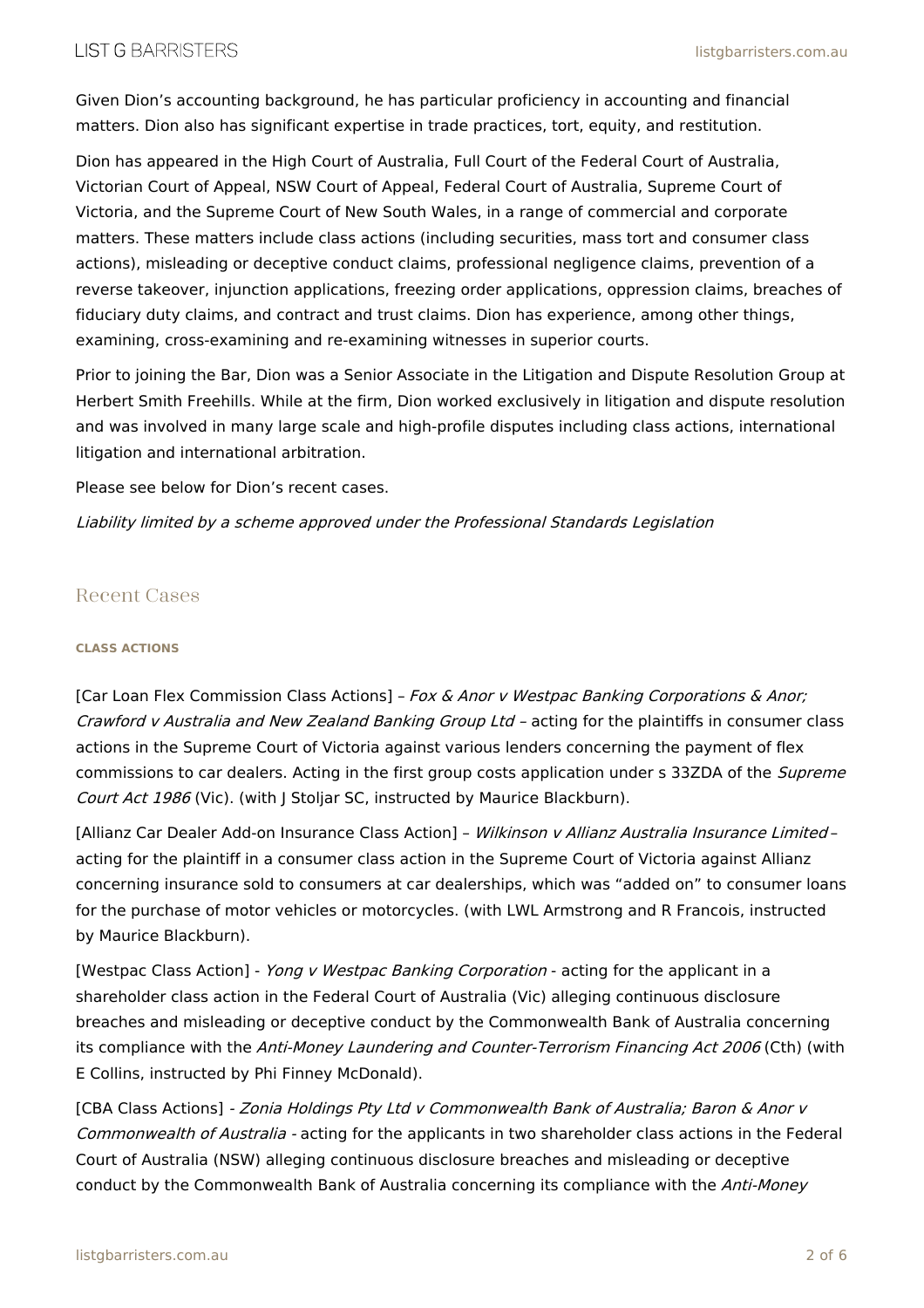Laundering and Counter-Terrorism Financing Act 2006 (Cth) (with M Darke SC and W A D Edwards, instructed by Maurice Blackburn Lawyers and Phi Finney McDonald).

[Woolworths Class Action] - Wills & Anor v Woolworths Ltd - acting for the applicants in a shareholder class action in the Federal Court of Australia (VIC) alleging continuous disclosure breaches and misleading or deceptive conduct by Woolworths concerning concerning forecast financial information (with B Quinn QC and R Craig, instructed by Maurice Blackburn Lawyers).

[Domino's Class Action] – Gall v Domino's Pizza Enterprises Limited – acting for the applicant in an employee class action in the Federal Court of Australia (VIC) alleging misleading or deceptive conduct by Domino's leading to alleged underpayment of employees (with R Doyle SC and S Kelly, instructed by Phi Finney McDonald).

[Pitcher Partners Class Action] - Matthew Hall v Pitcher Partners - acting for the applicant in a shareholder class action in the Federal Court of Australia (VIC) alleging misleading or deceptive conduct by Pitcher Partners concerning the audit of Slater & Gordon's financial statements (with P Brereton SC and W A D Edwards, instructed by Maurice Blackburn Lawyers).

[G8 Education Class Action] - acting for the plaintiff in a shareholder class action in the Supreme Court of Victoria alleging continuous disclosure breaches and misleading or deceptive conduct by G8 Education concerning forecast financial information (with F Forsyth QC, instructed by Slater and Gordon).

[Boral Class Action] - Martini Family Investments Pty Ltd v Boral Limited - acting for the applicant in a shareholder class action in the Federal Court of Australia (NSW) alleging continuous disclosure breaches and misleading or deceptive conduct by Boral (with M Darke SC, instructed by Phi Finney McDonald).

[Arrium Class Action] - Bogan & Anor v The Estate of Peter John Smedley Deceased & Ors -acting for the plaintiffs in a shareholder class action in the Supreme Court of Victoria alleging misleading or deceptive conduct by directors of Arrium and KPMG (auditor) (with W A D Edwards, instructed by Banton Group).

[Davantage Car Warranties Class Action] - Evans v Davantage Group Pty Ltd (No 3) [2021] FCA 70 acted for the applicant in the settlement of a consumer class action against Davantage Group in the Federal Court of Australia (VIC) concerning the sale of car warranties (with B Quinn QC, instructed by Baker & McKenzie).

[Uber Class Action] - Stewart v Uber Technologies Incorporated [2020] NSWCA 208 - acted for the plaintiff on the question of whether or not the Supreme Court of New South Wales should, of its own motion, transfer the NSW class action to the Supreme Court of Victoria (with W A D Edwards, instructed by Maurice Blackburn).

[Vocus Class Action] - Fisher (trustee for the Tramik Super Fund Trust) v Vocus Group Limited (No 2) [2020] FCA 579 - acted for the applicants in a shareholder class action in the Federal Court of Australia (VIC) alleging continuous disclosure breaches and misleading or deceptive conduct by Murray Goulburn concerning forecast financial information (with W A D Edwards, instructed by Slater and Gordon).

[Lendlease Class Action] - Fletcher v Lendlease Corporation Limited & Anor- acted for the applicant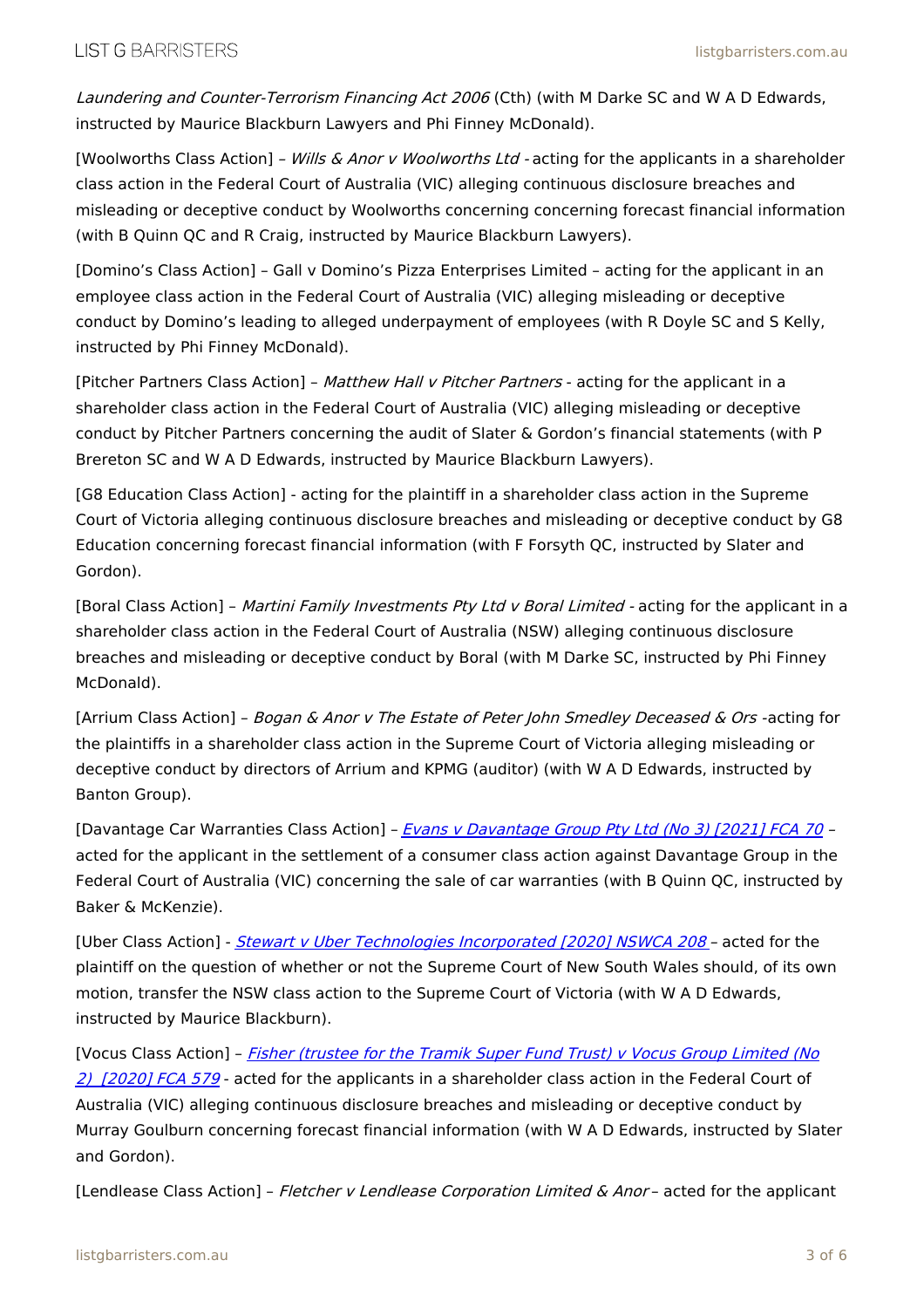in a shareholder class action in the Supreme Court of New South Wales alleging continuous disclosure breaches and misleading or deceptive conduct by Lendlease (with M Szydzik, instructed by Phi Finney McDonald)

[AMP Class Action] - Wileypark Pty Ltd v AMP Limited - acted for the applicant in a shareholder class action in the Supreme Court of New South Wales alleging continuous disclosure breaches and misleading or deceptive conduct by AMP, and arising from the revelations made during the Financial Services Royal Commission (with A Leopold SC, and W A D Edwards, instructed by Phi Finney McDonald).

[PFAS Contamination Class Actions] – appointed counsel assisting special referee in the three class actions commenced in the Federal Court of Australia.

[Murray Goulburn Class Action] - Endeavour River Pty Ltd v MG Responsible Entity Limited (No 2) [2020] FCA 968 - acted for the applicant in a shareholder class action in the Federal Court of Australia (VIC) alleging continuous disclosure breaches and misleading or deceptive conduct by Murray Goulburn concerning forecast financial information (with D Collins QC and B Quinn QC, instructed by Slater and Gordon).

[Slater & Gordon Class Action] – Hall v Slater & Gordon Limited [2018] FCA 2071- acted for the applicant in a shareholder class action in the Federal Court of Australia (VIC) that alleged continuous disclosure breaches and misleading or deceptive conduct by Slater & Gordon (with J Sheahan QC and W A D Edwards, instructed by Maurice Blackburn Lawyers).

[Allco Class Action] - Blairgowrie Trading Pty Ltd <sup>v</sup> Allco Finance Group Ltd (No 3) [2017] FCA 330 – acted for the applicants in shareholder class action in the Federal Court of Australia (NSW) alleging continuous disclosure breaches by Allco and misleading or deceptive conduct by Allco and KPMG (auditor); first decision where a commission rate was set for a common fund order (with M B J Lee SC and W A D Edwards, instructed by Maurice Blackburn Lawyers).

[Bellamy's Class Action] - Basil v Bellamy's Australia Limited - acted for the applicant in a shareholder class action in the Federal Court of Australia (VIC) alleging continuous disclosure breaches and misleading or deceptive conduct by Bellamy's concerning forecast financial information (with W A D Edwards, instructed by Maurice Blackburn Lawyers).

Timbercorp Finance Pty Ltd (In Lig) v Collins [2016] HCA 44 - appeared for the successful defendants in the High Court of Australia, Court of Appeal, and Supreme Court of Victoria on the question of whether class members who do not opt out of a class action are precluded from running individual claims in subsequent proceedings (with M D Wyles QC).

[Melbourne Markets Group Proceeding] - Perfection Fresh Australia Pty Ltd & Ors v Melbourne Market Authority - acted for the defendant in statutory unconscionability claims commenced in the Supreme Court of Victoria by the store holders at the Melbourne Markets. Proceeding settled 1 month into the trial (with J H Karkar QC and M D Wyles QC, instructed by Herbert Smith Freehills).

[Murrindindi Bushfire Class Action] - Rowe v AusNet Electricity Services Pty Ltd & Ors - acted for the First Defendant in its cross-claims against State entities based on negligence and breach of statutory duty (with B Quinn QC and J Kirkwood, instructed by Herbert Smith Freehills).

[Litigation funding test case] - Claims Funding Australia Pty Ltd - appeared with Peter Jopling QC as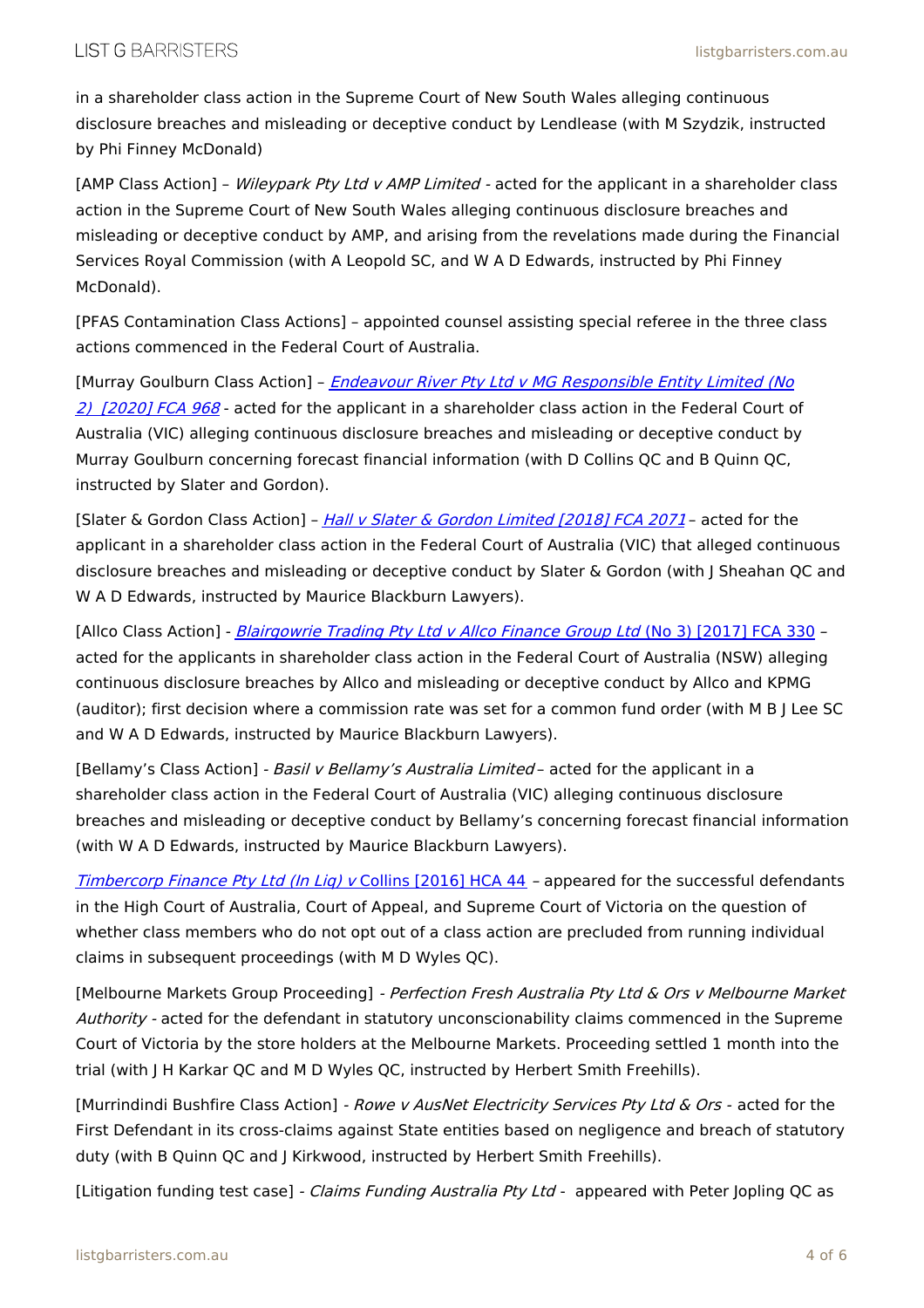Amici Curiae in an application by a litigation funder to finance a class action in the Federal Court (NSW) (Clasul Pty Ltd & Ors <sup>v</sup> Commonwealth of Australia).

[Black Saturday Kilmore Bushfire Class Action] - While a Senior Associate at Herbert Smith Freehills, Dion acted for the defendant in Matthews v SPI Electricity Pty Ltd.

### **COMMERCIAL MATTERS**

Royal Commission into Misconduct in the Banking, Superannuation and Financial Services Industry – appearing for Smartline Home Loans (with Rachel Doyle SC, instructed by Corrs Chambers Westgarth)

United Petroleum Australia Pty Ltd <sup>v</sup> Herbert Smith Freehills [2018] VSC 347; United Petroleum Australia Pty Ltd v Herbert Smith Freehills [2020] VSCA 15 - acted for Herbert Smith Freehills in the successful defence of breach of duty and breach of contract claims in the Supreme Court of Victoria and Court of Appeal concerning United Petroleum's IPO (with P Crutchfield QC, instructed by Herbert Smith Freehills and Clyde & Co).

Hylepin Pty Ltd v Doshay Pty Ltd [2020] FCA 1370 - acted for the plaintiff in an oppression claim and derivative action for breach of directors duties in the Federal Court of Australia (with G Dalton QC).

Gunns Limited (In Lig) v KPMG & Ors - acted for the plaintiff in proceedings commenced against Gunns Limited's auditors and directors (instructed by Johnson Winter & Slattery).

Bill Express Ltd (In Liq) v Pitcher Partners  $\&$  Ors - acted for the plaintiff, a public company in liquidation, in its claims against its former auditors in the Supreme Court of Victoria alleging misleading or deceptive conduct and professional negligence (with M B J Lee SC and W A D Edwards, instructed by Johnson Winter & Slattery).

Oswal v Carson & Ors (Oswal / ANZ litigation) - acted for the tenth and eleventh defendants in the Supreme Court of Victoria (with T J Walker QC, instructed by Maddocks).

White <sup>v</sup> Timbercorp Finance Pty Ltd (in liq); Collins <sup>v</sup> Timbercorp Finance Pty Ltd (in liq) [2017] VSCA 361 – appeared for the defendants in a month-long trial in the Supreme Court of Victoria, and appeal in the Court of Appeal, concerning the recovery of loans in the context of managed investment schemes (with M D Wyles QC).

Nguyen v Phan (No 2) [2015] VSC 634 - appeared for the defendants in a 3-month trial in the Supreme Court concerning claims of breaches of fiduciary duties, the existence of trusts, and counterclaims against the plaintiffs seeking the imposition of constructive trusts, declaratory and injunctive relief, and other relief under the *Corporations Act 2001* (Cth) (with M D Wyles QC and T McEvoy, instructed by Arnold Bloch Leibler).

Asahi Holdings (Australia) Pty Ltd & Anor <sup>v</sup> Pacific Equity Partners Pty Ltd & Ors – acted for Pacific Equity Partners in its defence of a claim brought by Asahi in the Federal Court alleging misleading or deceptive conduct in the \$NZ1.5 billion sale of a business to Asahi and involved complex accounting and financial issues (with P Crutchfield QC and C Button, instructed by Arnold Bloch Leibler).

Lend Lease Services Pty Ltd v Sugar Australia Pty Ltd - acted for Lend Lease Services concerning